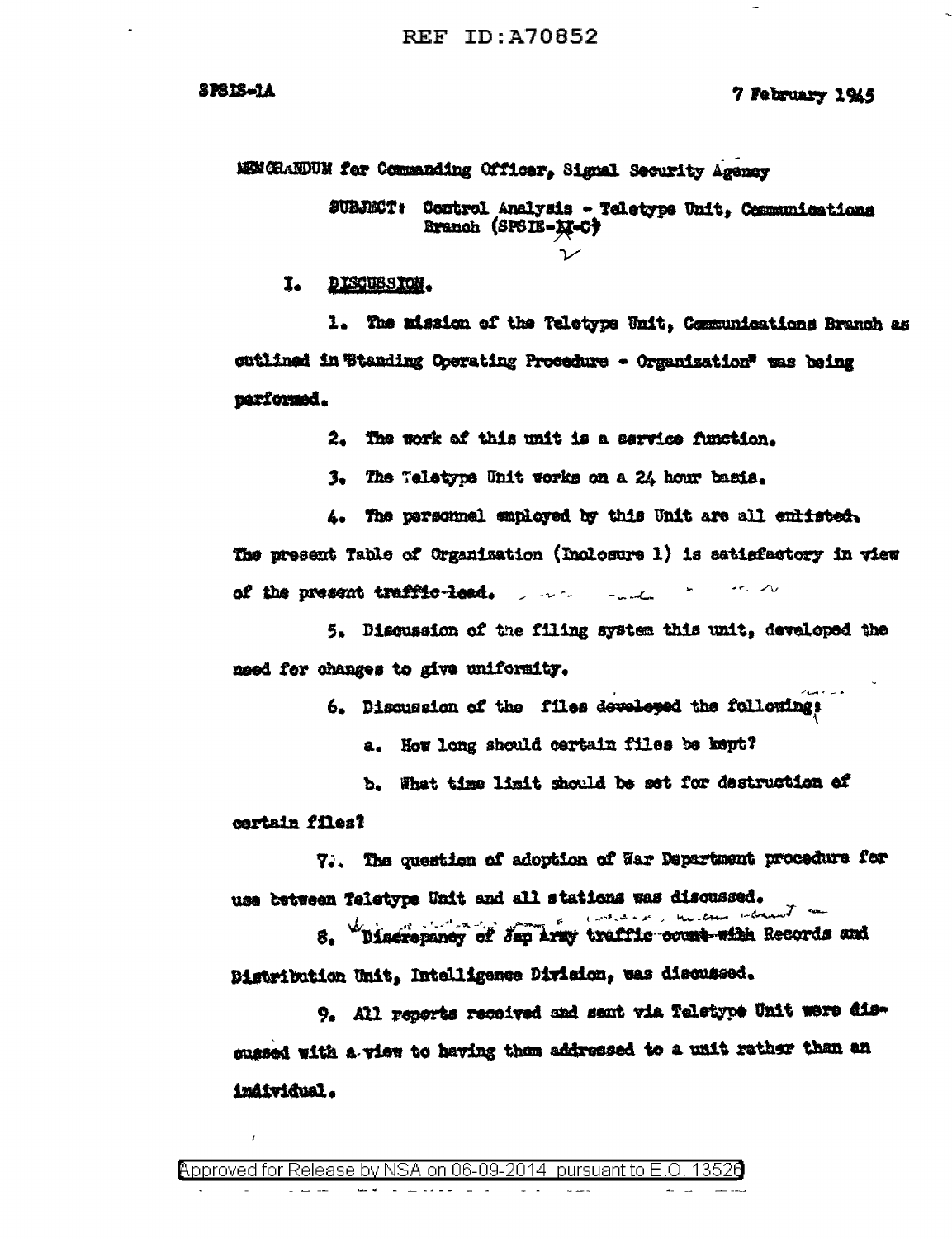10. Discussion was had concerning Teletype machines operated by Branches other than the Teletype Unit.

11. Review of forms, developed a med for revision, standardination. and consolidation (Inclosure 2).

12. No physical changes were discussed in connection with functions of the Teletype Unit as relate to utilization of space (Inclosure 3).

II. ACTION RECOMMENDED.

1. That no change be made in personnel at the present time **Wednes** (Incleasure 1). by maxwaster the

2. That the filing system be changed to the Dewey Becimal System, uniforly used throughout this station.

3. That the Teletype unit make a study to determine the answers to paragraph  $\Phi$  a. b. Section I.

4. That the Taletype unit make a study to determine the practicability of adopting the War Department Teletype procedure.

5. That the Control Office, when making control analysis. Intelligence Division, Records and Distribution unit, review the diserspaneies en Japanese Army traffic, existing between the Teletype Unit and Records and Distribution Unit. Intelligence Division.

6. That all reports received and sent by the Teletype Unit be addressed to the unit intended rather than an individual, as a part of a unit.

7. That the Control Office, in its control analysis of other Branches, this station, determine who other than the Teletype Unit uses Teletype machines and justification of these.

8. That forms be revised, standardized and consolidated. 3 Insla. **Incl 1 - 7/0** Incl 2 - Review of forms<br>Incl 3 - Chart Earle F. Cook<br>Colonal, Signal Corps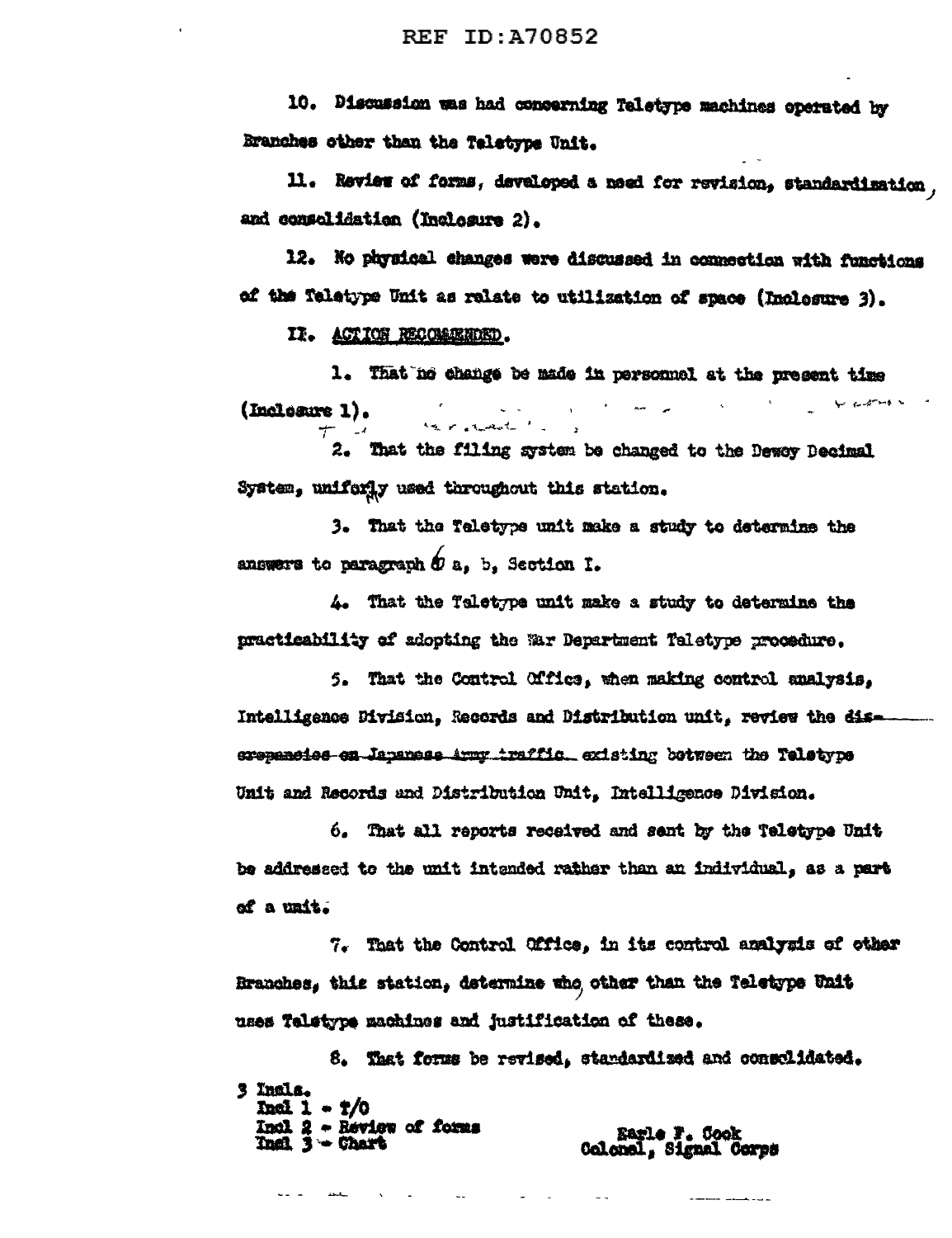## **REF ID:A70852**

## AUTHORIZED TABLE OF ORGANIZATION سربة Teletvue Unit, Communications Branch, SPSIE XC

# Officer Personnel

| <b>Authorized</b> | <b>Rank</b>        | <u>Actual</u>              |
|-------------------|--------------------|----------------------------|
| 1                 | Captain            | 0                          |
| 1                 | lat Lt.            | 1                          |
| _2__              | 2nd Lt.            | 2.                         |
| 4                 |                    | $\overline{\mathbf{3}}$    |
|                   | Enlisted Personnel |                            |
| $\mathbf{1}$      | E/Sgt.             | 0                          |
| 4                 | T/Sgt.             | 1                          |
| 18                | T/3                | $\overline{\mathbf{3}}$    |
| 19                | T/4                | $\boldsymbol{\mathsf{14}}$ |
| 18                | T/5                | 26:1                       |
| 10                | PFC                | 19                         |
| <u>10</u>         | <b>FVT</b>         | <u>گلہ</u>                 |
| 80                |                    | $\mathcal{B}$ 3)           |

 $\frac{1}{2} \frac{d\mathbf{r}}{d\mathbf{r}}$  , where  $\mathbf{r}$  is the  $\mathbf{r}$  -dimension of the  $\mathbf{r}$ 

 $\alpha = 1, \ldots, \alpha$  .

Jud. 1